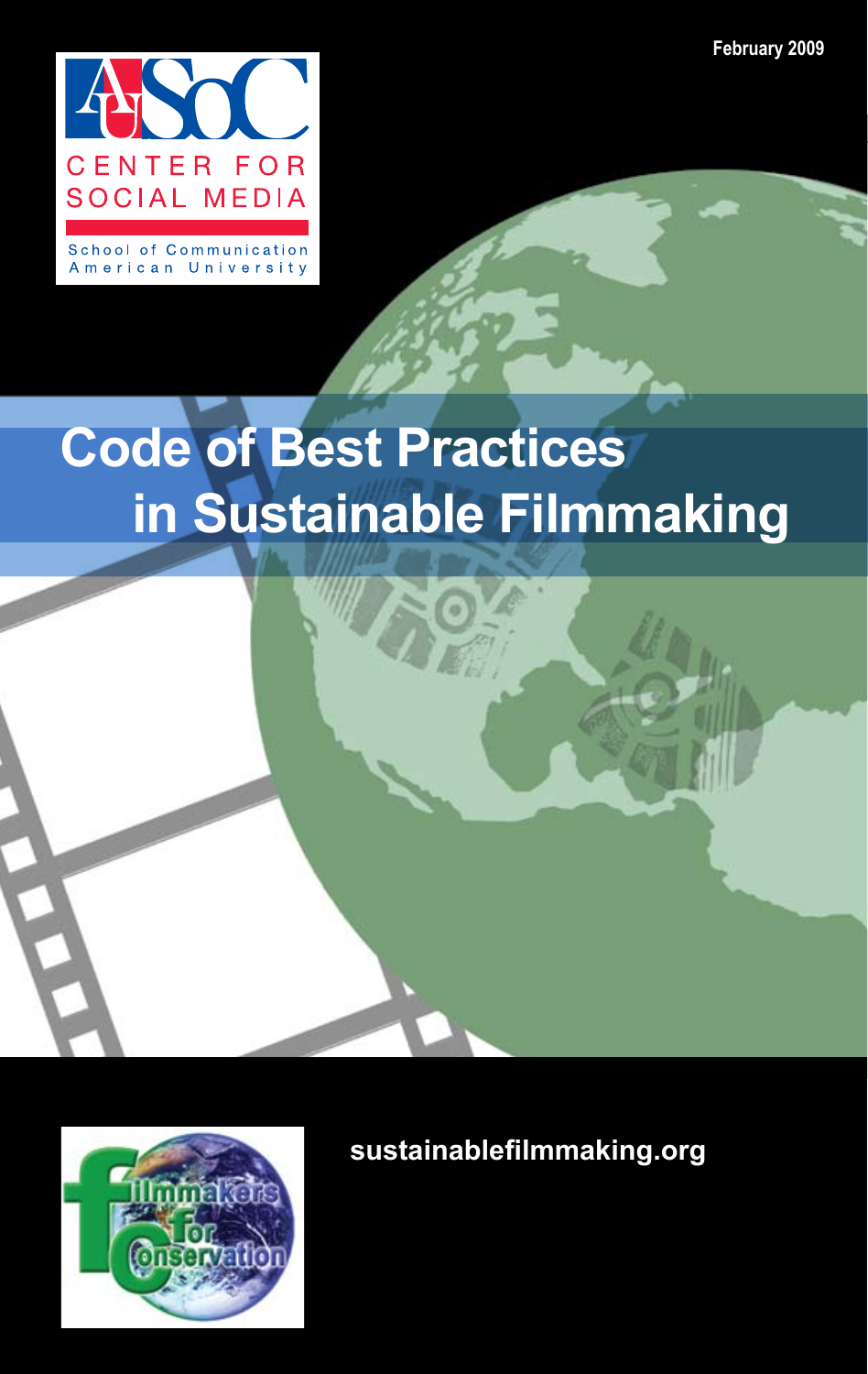## **INTRODUCTION**

Filmmakers historically have played an important role in raising critical issues for society, including environmental threats from climate change and overexploitation of resources. Increasingly, filmmakers have adopted pro-environmental practices in their own production. This code provides tools for filmmakers to measure whether their practices are as sustainable as they can be throughout the production process. Accompanying online checklists, trackers, and Web resources provide a summary of current approaches that implement that rationale.

We realize that this is only the beginning of doing business differently than the way we did it in the past. Currently most producers, broadcasters, and distributors do not acknowledge the true costs of environmental impact that arise from producing and distributing films. Nor is there yet an independent certification process, or board, for our profession as there are for other industries and professions. However, we believe that articulating current best practices and helping those in our field better estimate how our actions impact environment and climate are sound beginnings to a much larger discussion in, and beyond, our profession.

Inevitably, filmmakers create carbon debt with our work. However, as in other industry sectors, we can take action immediately to reduce consumption and waste in our profession; to educate peers, employees and interns; and to support policies that register the true environmental costs of production.

#### **HOW THIS CODE WAS CREATED**

This code is based on the results of a global survey of best practices in sustainable filmmaking, conducted by American University, involving more than 175 filmmakers and companies. The survey was aided by national and international filmmaking organizations, including Filmmakers for Conservation, the International Documentary Association, Real Screen, Women in Film and Video (D.C. Chapter), and the Producers Guild of America. In addition, author Larry Engel, assisted by faculty and students, conducted a number of interviews with leaders in the field and surveyed the Web. Finally, author Andrew Buchanan consulted a range of experts and also checked numerous Web sites covering sustainability and film and television production.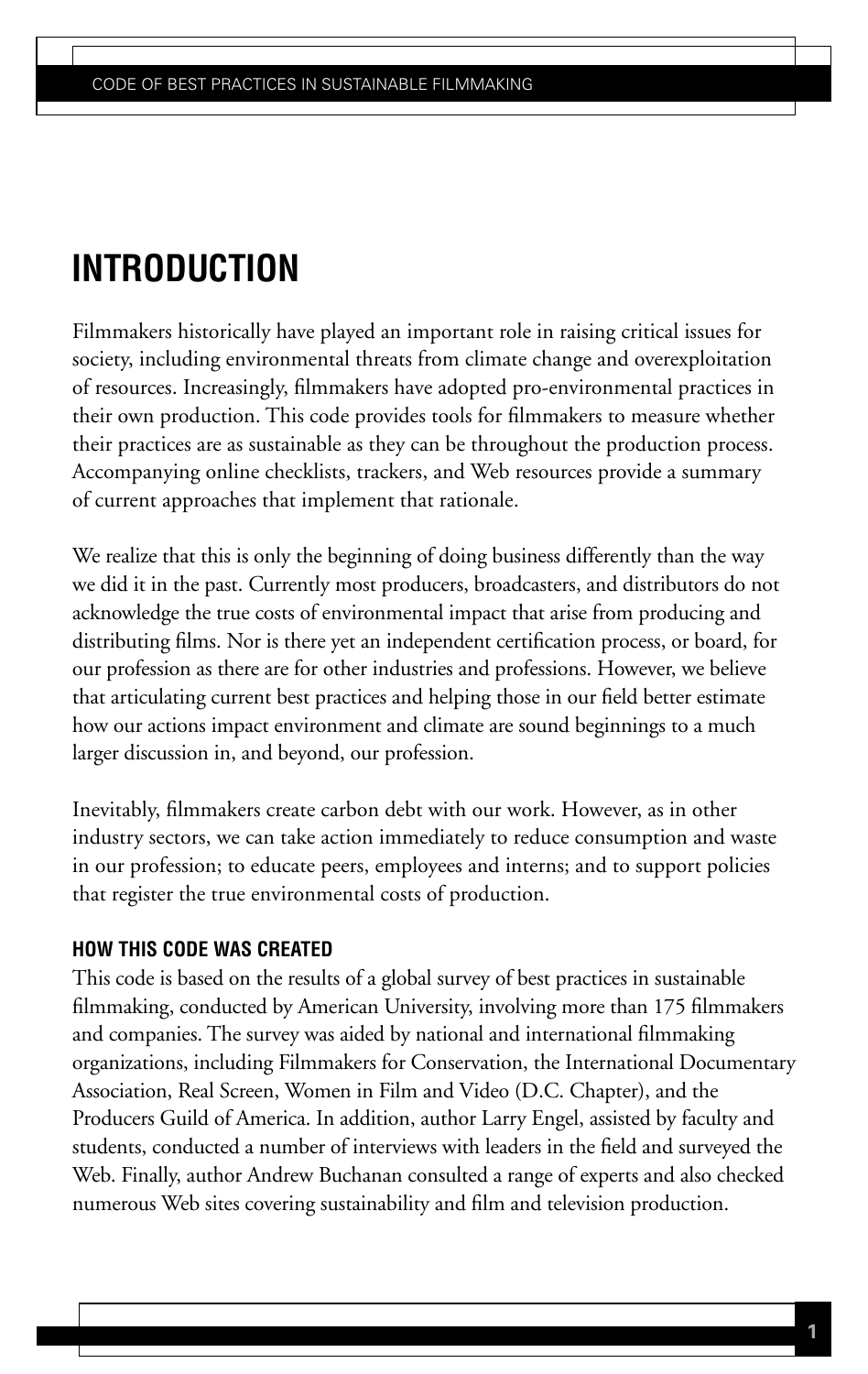The code and associated materials were reviewed for scientific validity by experts in the field of climate change, carbon reduction, and sustainability (see Scientific Review Board, p. 13). In addition, filmmakers from around the world reviewed it to ensure the information was both clear and relevant.

#### **BEST PRACTICES**

The premise governing the *Code of Best Practices in Sustainable Filmmaking* is to minimize the amount of resources used and carbon created—the current critical measure for climate change—in producing our own work. Therefore, we honor that premise by limiting print production of this code and by using the Web to distribute it, provide additional information, update documents, and encourage interaction. Our goal is to reduce the load we place on the planet and reach carbon neutrality—that is, to add no new carbon into the environment—both by decreasing our energy and materials consumption and by offsetting that which cannot be eliminated—that is, by funding entities or projects that add no carbon into the atmosphere, or what is commonly called "carbon offsetting." To do this in part, we need to calculate our carbon footprint—a measure of how much carbon is produced throughout a project's life or a company's work.

In addition we should also work to calculate and reduce our ecological footprint—a broader measure of how our activities use and affect the planet's environment and its resources. This footprint is a newer one than the carbon footprint and while gaining more attention in the scientific community, it is not yet fully established as a working tool. (We expect to include this measure online, when available and reviewed by our advisory board.)

### **ONE:** CALCULATION

**PRINCIPLE:** Know how much energy we are actually using.

We can do this by calculating to the greatest extent feasible actual energy inputs, even when they are underpriced or not recognized in the market, throughout the production process.

Our best tool for long-term planning is good baseline information. We need to know how much carbon we are adding to the atmosphere to be able to measure success in reducing it. Therefore, good information on carbon costs, transparently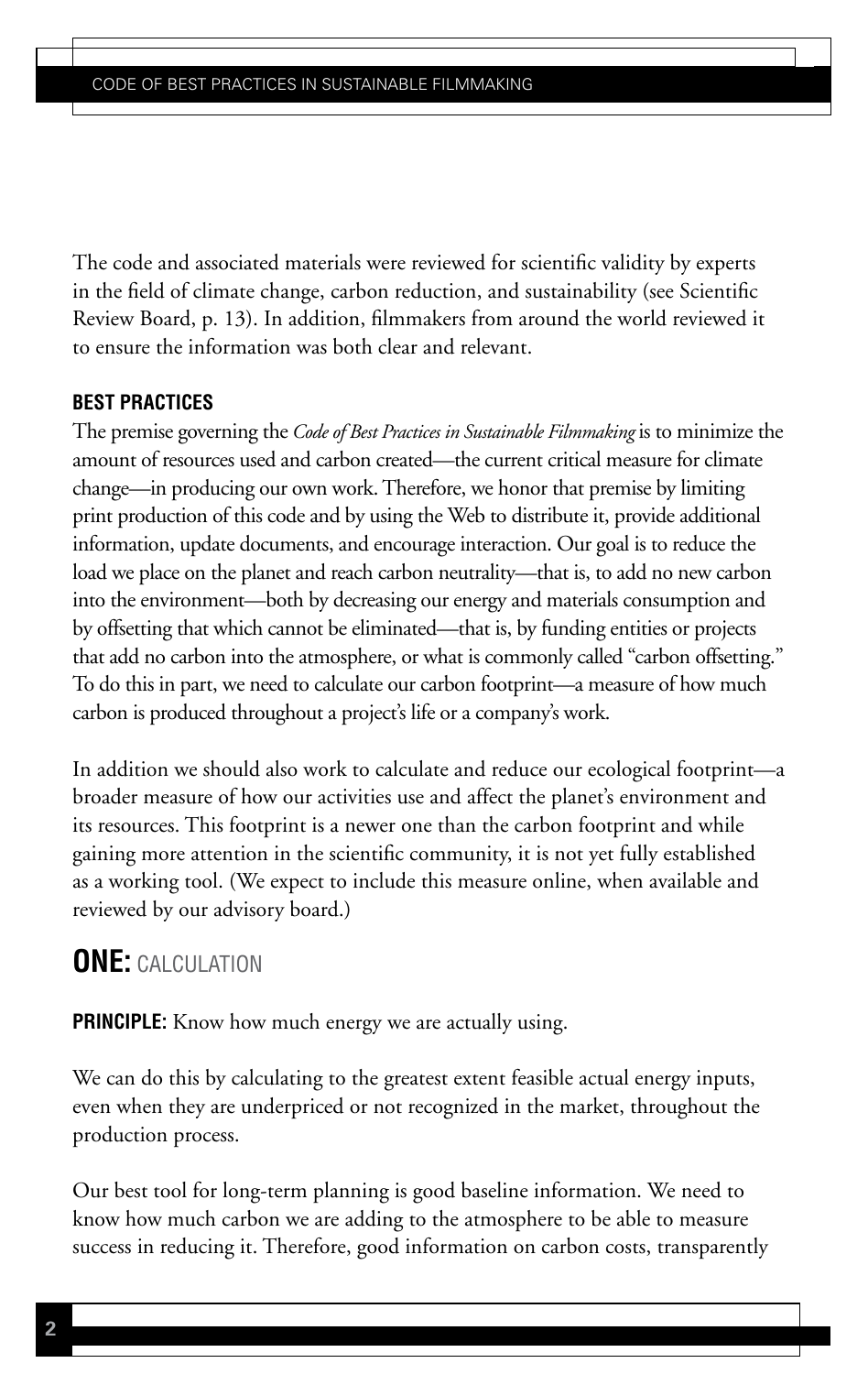shared with colleagues, employees, and trainees, is critical. Even if we cannot act immediately to reduce our carbon costs, we should identify them in developing our calculations and budgets.

**LIMITATIONS:** We often lack good tools to do these calculations. The science of calculating carbon costs is still emerging, and today's carbon and environmental trackers are in a constant state of evolution and refinement. Further, much of our work is done under contract to companies or clients with budgeting guidelines that do not acknowledge real energy inputs. Even when we cannot observe this principle, we should do our best to educate our colleagues about the production and accounting practices we think are the most helpful and responsible. Finally, many of our suppliers are not ready for carbon calculations. They need to know that we regard this as a high priority, and that we will choose alternatives if available. (See How to Use Carbon Trackers, pp. 10–12, and for a partial list of carbon calculators, see Web Resources online.\*)

### **TWO:** CONSUMPTION

**PRINCIPLE:** Lower overall carbon debt and environmental impact by using less.

We can reduce consumption throughout the production process, from using re-useable water containers to buying in bulk to choosing minimalist packaging. We can build conservation into every production decision we make. We can involve our teams more firmly by incorporating their own best suggestions for minimizing waste, re-using and recycling material, and producing with sustainability as a core objective. (See Checklists, pp. 6–9, and add to checklists online.\*)

**LIMITATIONS:** We are in a high-tech profession with fast obsolescence. Sometimes we need to invest in technology that is carbon-expensive in order to do the best work possible or work that our clients demand.

It can be difficult to identify the most responsible conservation practices and to balance priorities. For instance, to minimize recycling it may be wisest to use shared food containers; from a health perspective, it may be wisest to have individual containers.

#### \*sustainablefilmmaking.org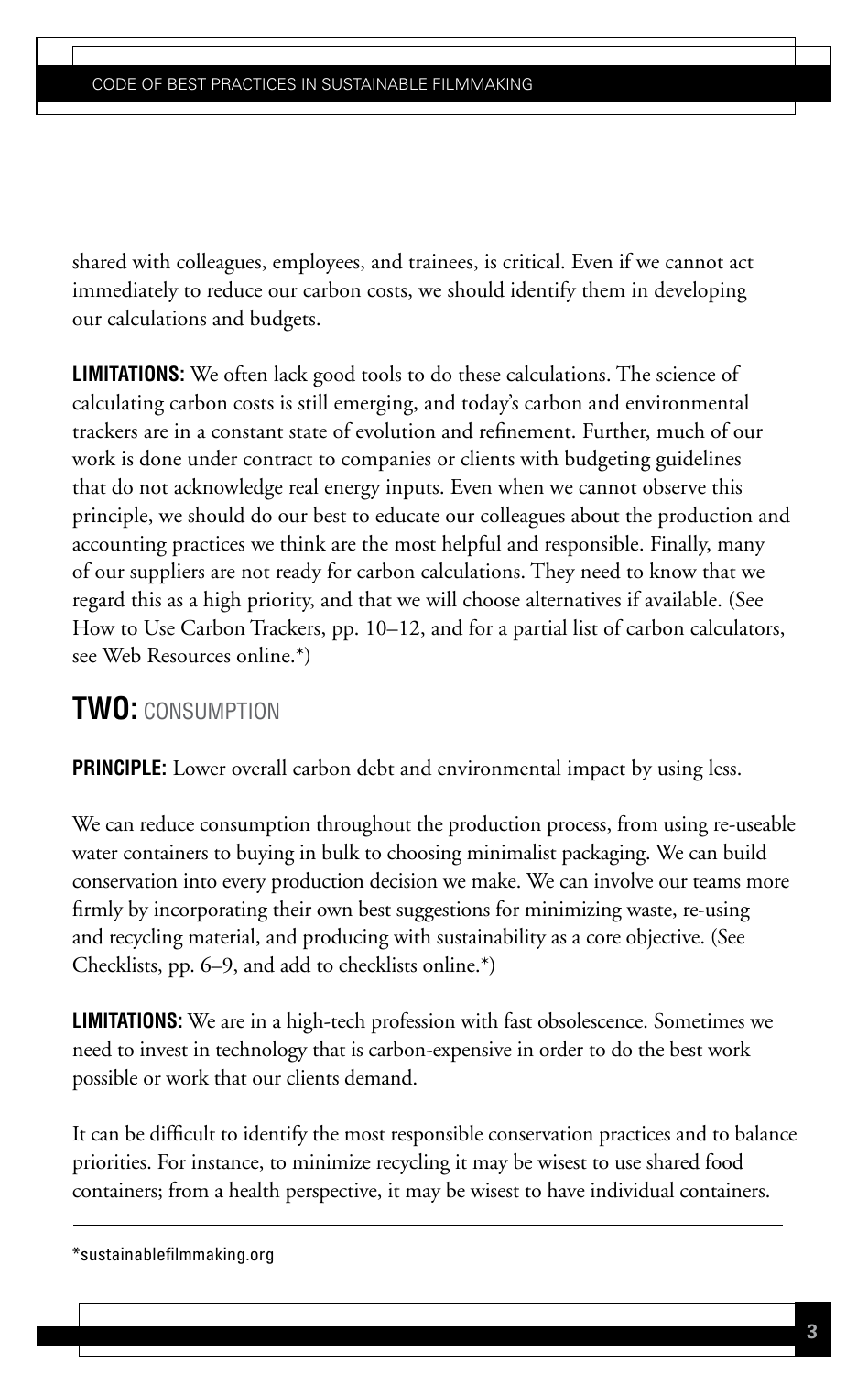(And sometimes we can find new solutions, for instance requiring our staff to carry re-useable water bottles and dishes marked with their own names.)

To be effective, sometimes our work requires carbon-expensive choices such as glossy posters or eye-catching press kits. We need to understand those choices as carbonexpensive ones, while also understanding the requirements of our businesses.

### **THREE:** TRAVEL

**PRINCIPLE:** Reduce the carbon debt created through travel.

We can minimize and consolidate travel at every step in the production process, from trips to the supplies store to carpooling on the shoot to Internet conferencing in lieu of appearances at nonessential festivals. We can make travel costs a central feature of carbon-planning throughout our work process—for instance in deciding to hire locally, seek alternatives to jet travel, carpool or use mass transportation. (See Checklists, pp. 6–9, and add to checklists online.\*)

**LIMITATIONS:** The terms of our work often require face-to-face interactions, and we are (with luck) sometimes faced with a carbon-expensive choice, such as a transcontinental trip to pick up an award. We need to see these choices as the choices they are and to ensure that we make them only when we see them as critical to the health of our work.

### **FOUR:** COMPENSATION

**PRINCIPLE:** Since we cannot completely eliminate our footprint, we should compensate for it through organizations that offer a carbon reduction equal to our carbon production.

We can use carbon offsets (the chance to pay for an action by someone else that reduces the world's carbon footprint) as a last resort, after minimizing inputs everywhere possible. Carbon offsets are an important feature of becoming carbon neutral, since we inevitably produce a carbon footprint, however small.

<sup>\*</sup>sustainablefilmmaking.org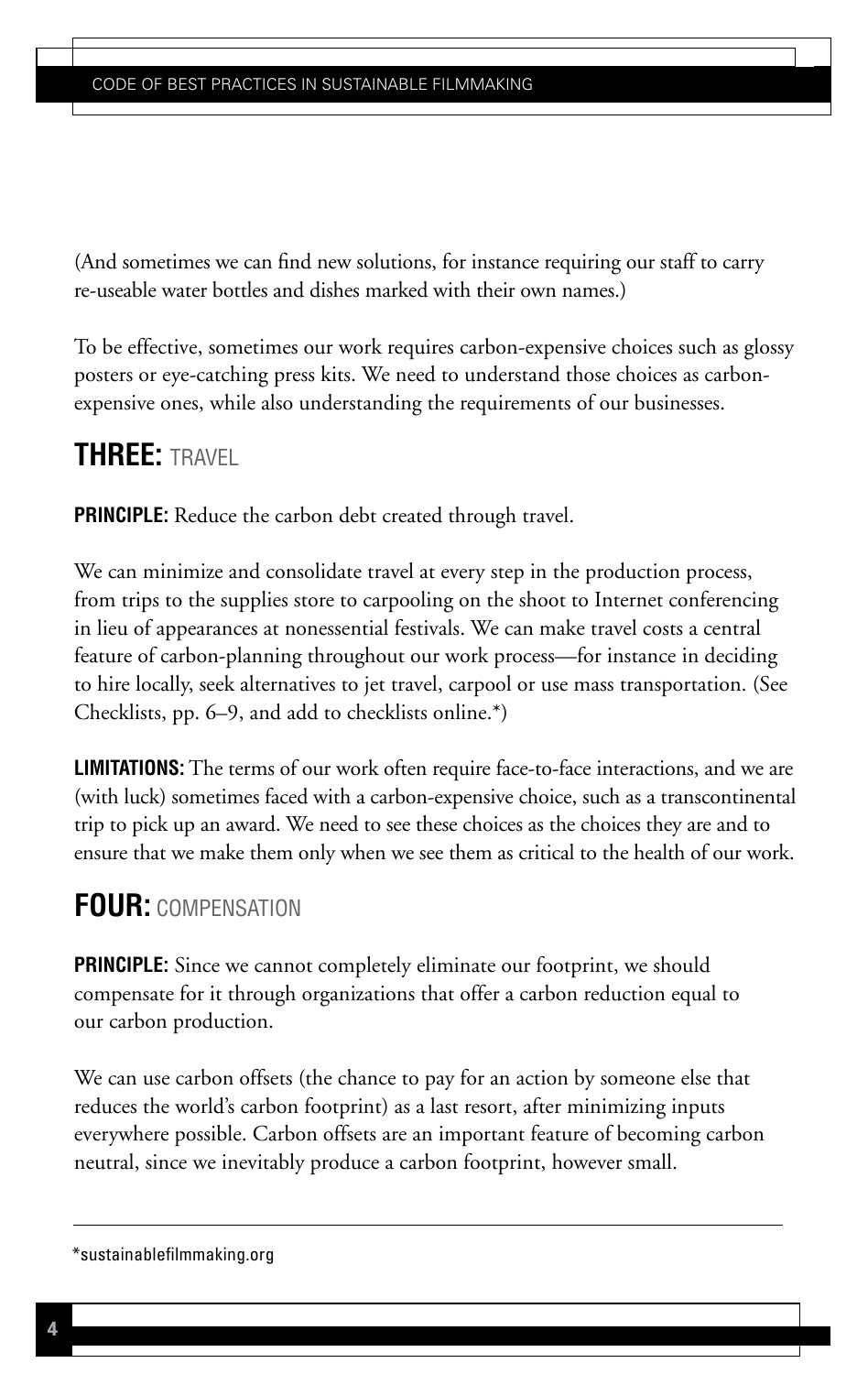**LIMITATIONS:** Many companies offer carbon offsets without proof of their reliability in delivering the reductions your money is supposed to buy. We should use reliable (Gold Standard) offsets that rely on acknowledged renewable-energy technologies, such as wind and solar. (For a partial list of carbon calculators and offsetters, see Web Resources online.\*)

These four principles do not exhaust the range of ways that filmmakers can reduce their carbon footprints, the ways in which we can let our example serve as a model, or the ways in which we can touch others with our concern. They reflect the most common areas in which filmmakers today are reducing their carbon footprint and taking the initiative to behave responsibly in the face of the environmental challenge. Filmmakers are discovering daily new ways to make contributions to meeting that challenge. Please add to our efforts by visiting us online.\*

### **TOOLS FOR SUSTAINABLE FILMMAKING**

This part of the code presents three sets of tools that help filmmakers put the code's principles into action:

- Checklists provide actions needed to create a sustainability plan.
- Carbon trackers allow individuals to track production activities that use energy and produce carbon emission and are meant to be used in conjunction with Internet carbon calculators.
- Web resources include environmental and sustainability-related URLs, carbon calculator sites, and suggested carbon offsetters, including Gold Standard ones that are recommended by WWF–UK.

We have provided instructions on how to use checklists and trackers, along with some sample checklists. However, the files themselves are meant to be used electronically and therefore are not printed here in their entirety. Through comments and feedback, we look to regularly revise and improve them. Further, a FAQ section will complement the code on our Web sites.

<sup>\*</sup>sustainablefilmmaking.org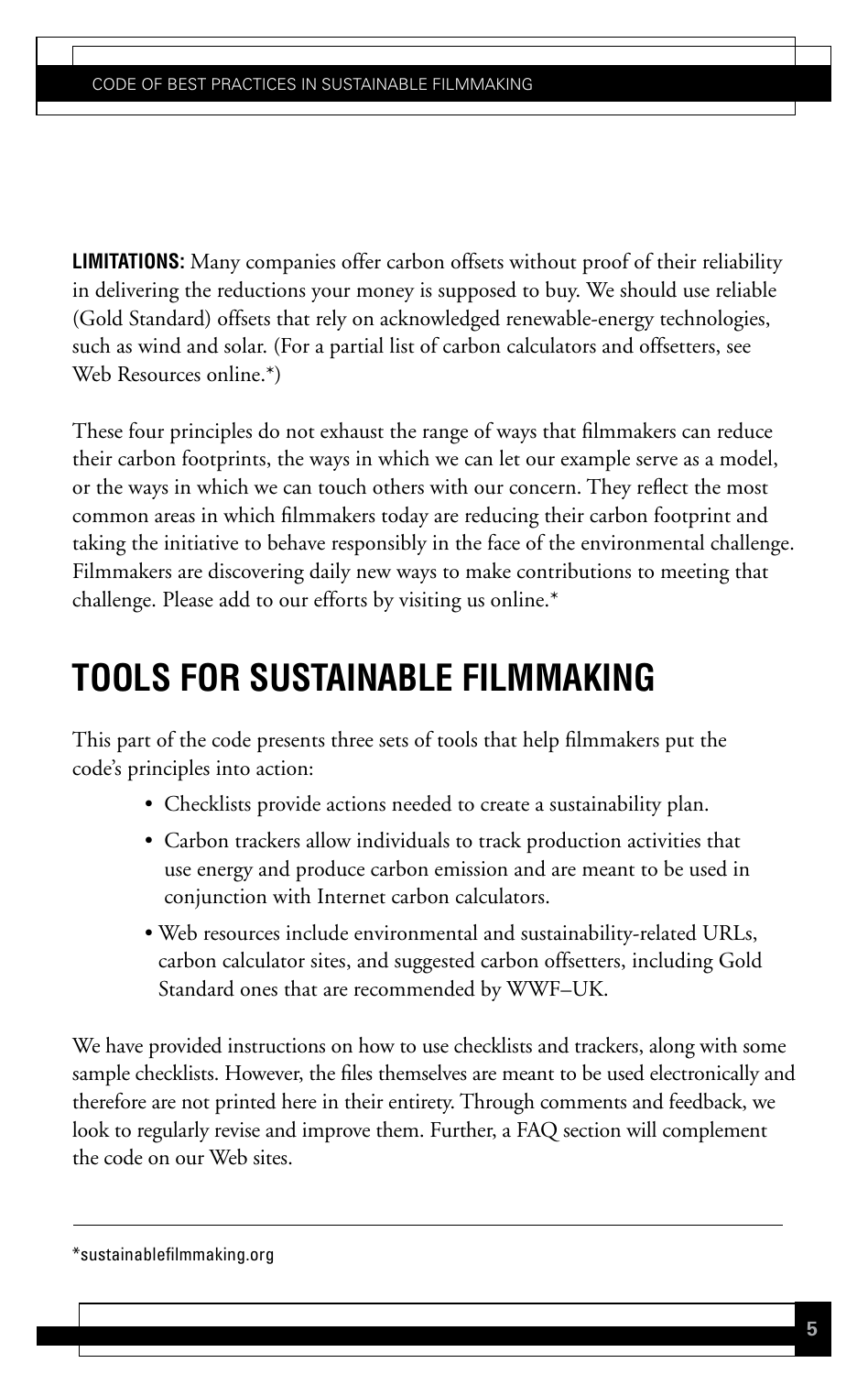The checklists and trackers may be downloaded as Excel documents or PDFs and used offline on local computers. Web Resources may be downloaded as a PDF.

All tools may be viewed and downloaded online.\*

### **CHECKLISTS**

The idea behind the checklists is simple—to make it easier for you to assess and minimize your production's impact on climate change.

Complete the Principles and Practices Checklist **first**.

1. The **Principles and Practices Checklist** contains sets of actions needed to create a comprehensive overall plan to cut emissions and resource use. **The entire checklist is on pp. 8–9 and online.\***

Then choose one of two tracks: either the Basic Track or the Advanced Track.

- The Basic Checklist is meant for individual filmmakers and small production companies that are generally pressed for time.
- The Advanced Track is meant for those who have become comfortable working with the basic tools and for larger organizations where different people manage different parts of the process.

#### \*sustainablefilmmaking.org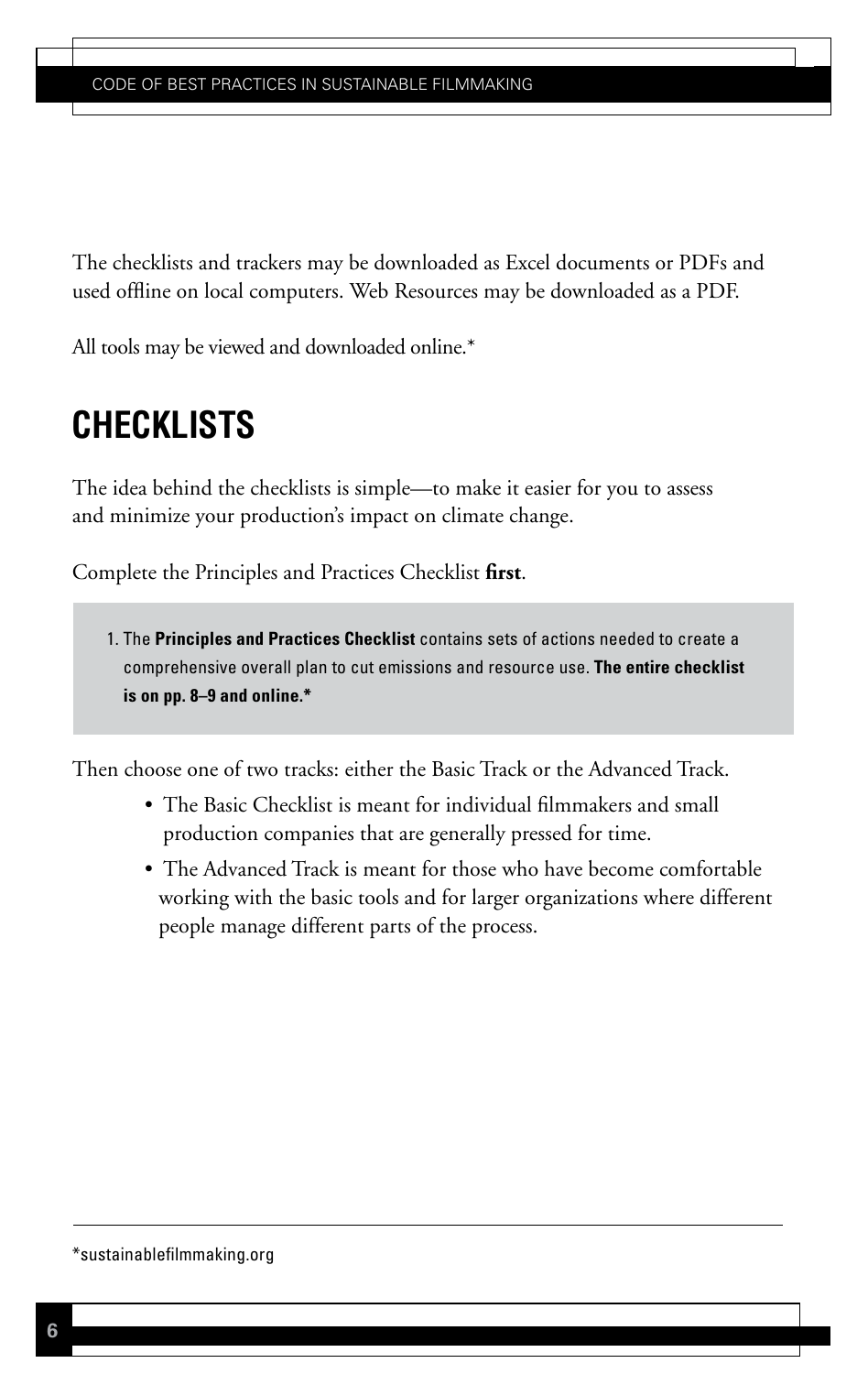#### **Choose**

#### **Either the Basic Track Or the Advanced Track**

**2.** The **Basic Checklist** is a simple 'onestop' set of actions to cut emissions and resource use. It combines elements of the 3 more detailed checklists in the Advanced Track.

- **3.** The **Office and Preproduction Checklist**
- **4.** The **Location Checklist**

**5.** The **Postproduction Checklist** These three more detailed checklists consist of actions to cut emissions and resource use in the areas indicated by their names. They demand more time, but they allow more thorough and accurate information to be collected. For online documents, go to: sustainablefilmmaking.org

If you first choose the basic track, you may then decide for your next production to use the advanced checklists for your climate impact accounting.

Each item in the checklists has a "Yes" tick-box and a space for you to record what remedial actions you and your team are going to or did take.

#### **Best practice is to do everything on the lists—but in the real world that's a very big task. Don't give up. Just do as much as you can, and try to do more on your next production.**

Currently there's no certification scheme for sustainable production. However, best practice is to have your efforts become "sustainable monitored," so the checklists have an optional box for a reviewer to sign.

We are including all of the Principles and Practices Checklist as an example of what the online checklists look like.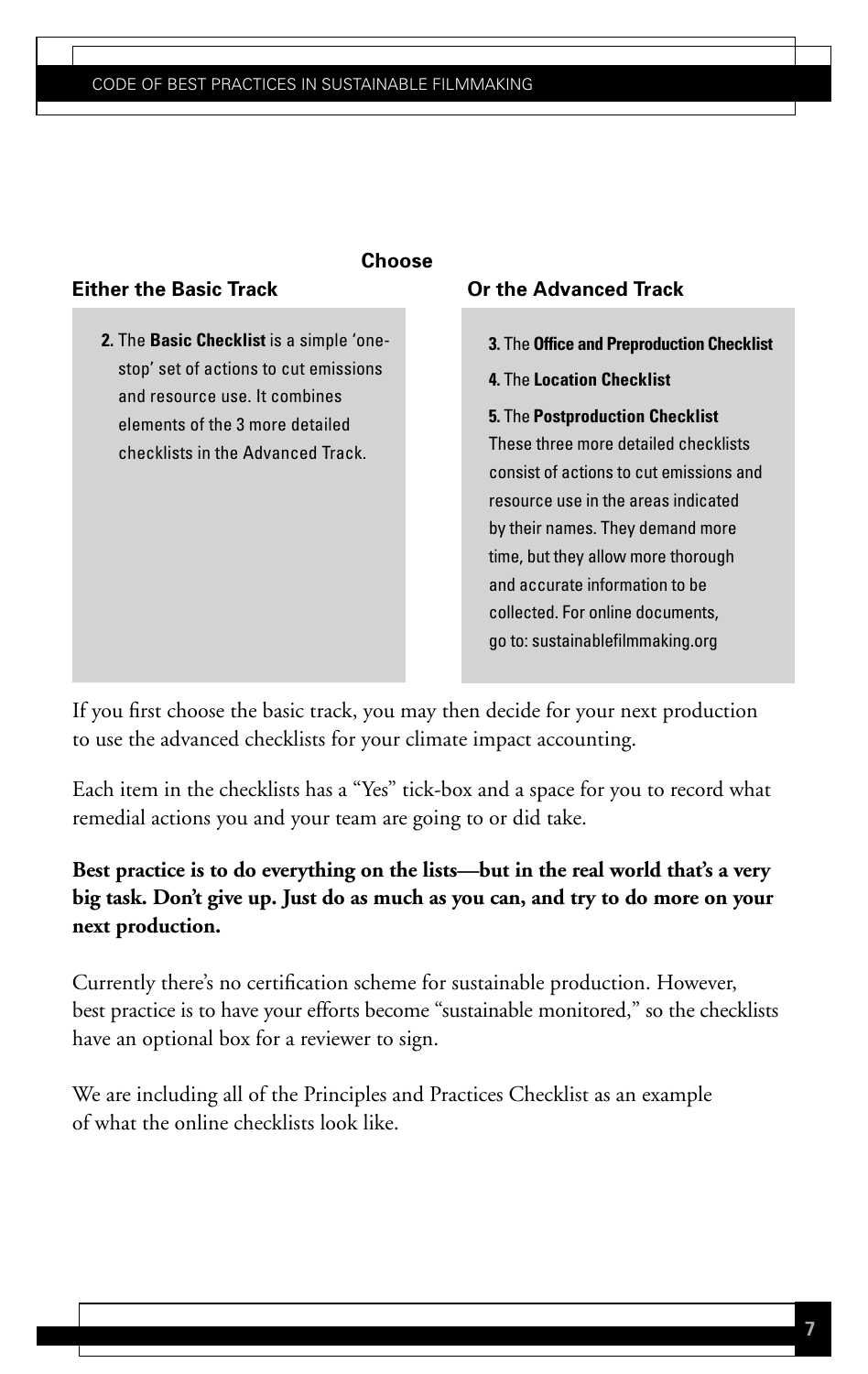#### **PRINCIPLES & PRACTICES (Insert production or company name)**

It is best practice to state your environmental principles and practices clearly. However some of the suggested actions in this checklist may be inappropriate for your particular circumstances. If this is the case, just use the ones that are appropriate and add further items if you need to.

#### **+ ACTION DETAILS OF MEASURES TAKEN**

#### $\Box$  Yes □ Yes Yes Yes  $\Box$  Yes Yes Yes Yes □ Yes  $\Box$  Yes Write a clear environmental statement and communicate it to the team Calculate the baseline energy and resource use for your company or project Choose an energy supplier which provides electricity from 100% renewable sources Commit to reducing, reusing and recycling in order to cut consumption Provide training and support for staff and crew - including freelance and short contract staff Select environmental 'champions' for each section or department Check relevant environmental legislation Create clear transport plan which aims to reduce travel Create clear energy plan which cuts use of nonrenewable energy Create clear materials and supplies plan to reduce consumption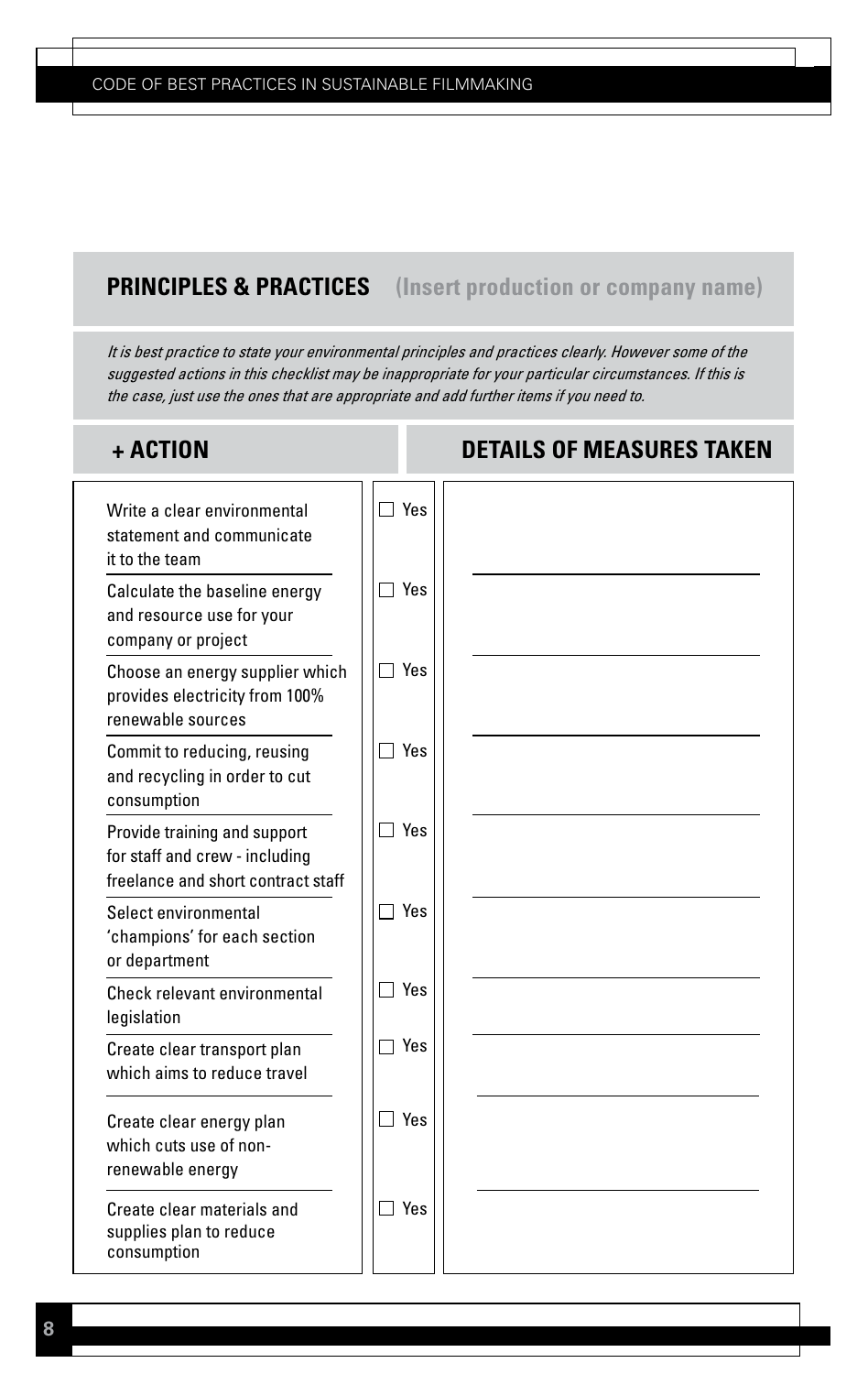| Create clear waste plan<br>which encourages reuse<br>and recycling                                                                  | ∐ Yes        |              |
|-------------------------------------------------------------------------------------------------------------------------------------|--------------|--------------|
| Assess likely impact on people,<br>habitats, wildlife and cultures<br>Minimize impact on people,<br>habitats, wildlife and cultures | $\Box$ Yes   |              |
| Check environmental and<br>social responsibility policies<br>of suppliers, broadcasters<br>and distributors                         | $\Box$ Yes   |              |
| Choose a bank with high<br>ethical standards                                                                                        | $\Box$ Yes   |              |
| Where possible, choose                                                                                                              | $\Box$ Yes   |              |
| crew and suppliers who work<br>in a sustainable way                                                                                 | $\Box$ Yes   |              |
| Reduce carbon footprint as<br>far as possible                                                                                       | $\Box$ Yes   |              |
| Calculate total CO2 emissions<br>after all possible reduction<br>measures                                                           | $\Box$ Yes   |              |
| Offset CO2 emissions with Gold                                                                                                      | $\Box$ Yes   |              |
| Standard provider                                                                                                                   | $\Box$ Yes   |              |
| Get certificate for offset                                                                                                          | $\Box$ Yes   |              |
| Reduce environmental footprint<br>as much as possible                                                                               | $\Box$ Yes   |              |
| Publicize and advertise your<br>environmental efforts to clients<br>and the general public                                          | $\Box$ Yes   |              |
| Completed by:                                                                                                                       | Updated by:  | Updated by:  |
| Reviewed by:                                                                                                                        | Reviewed by: | Reviewed by: |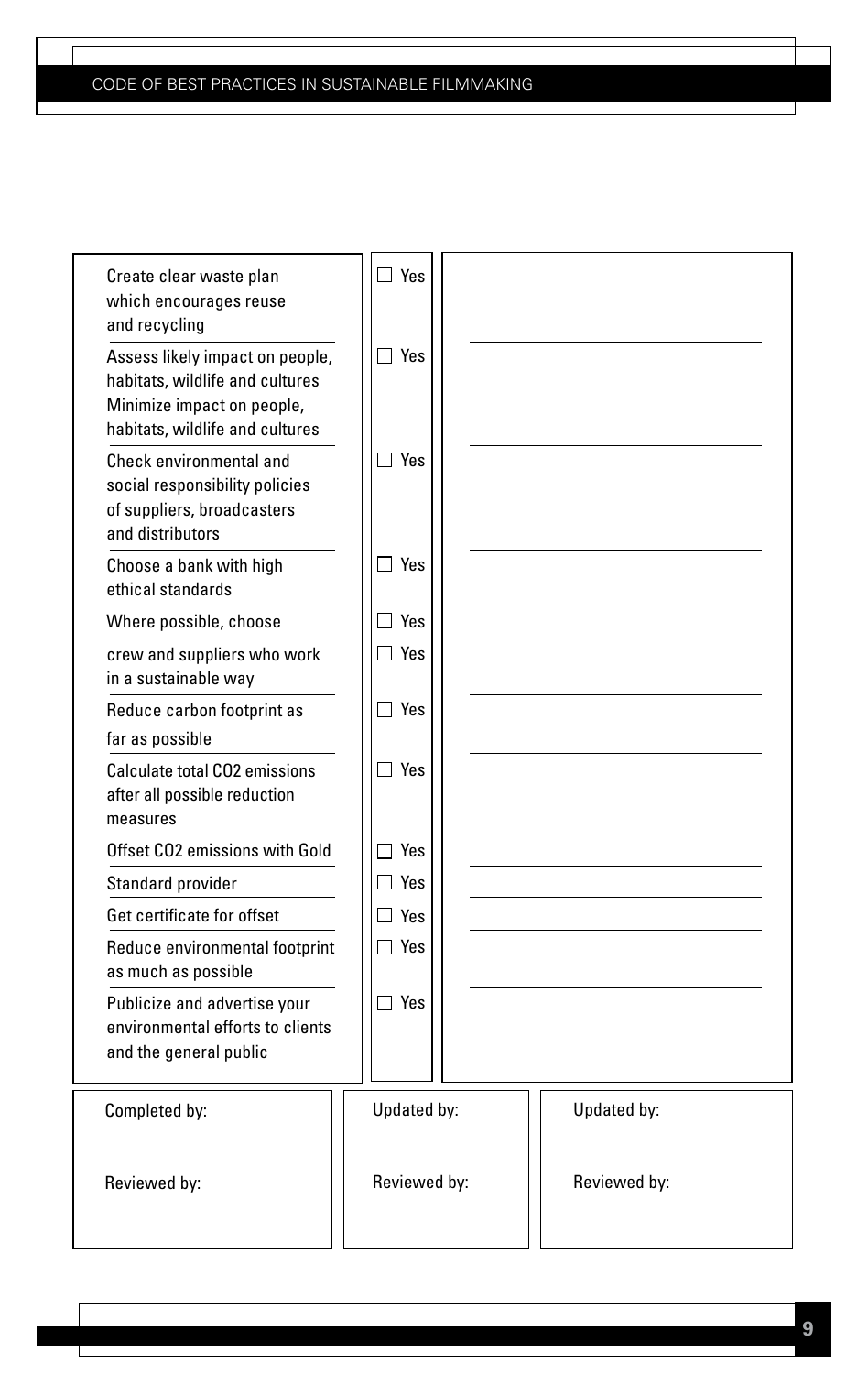### **HOW TO USE THE CARBON TRACKERS**

If you're planning to assess and/or offset a production's carbon emissions, it's important that you know what they are. The carbon trackers provide a way to keep track of your activities that create  $CO<sub>2</sub>$ .

We've provided two versions of the tracker. The first is a basic one for use by small productions or those short of time. The second is more advanced, and therefore more suitable for use by line producers and production managers on larger productions.

Once you have completed production, the figures collected in the tracker can be entered into an independent online calculator or one used by your chosen Gold Standard offset supplier. Alternatively, some offset providers might use your completed tracker as a basis from which they would do the calculations offline.

### **Best practice is to calculate the amount of emissions a planned production is likely to create; the tracker can help you do this. Then, when steps have been taken to reduce the emissions to the minimum, the tracker can again be used to assess the actual reduction of energy and resources used during the production's lifecycle.**

At the moment, different offsetters have different online calculators. Many may not include all the elements included in the code's trackers, and all will have slightly different formats for inputting data. But whatever their format, an accurately completed code tracker should contain all the information you need to calculate your production's carbon footprint to an acceptable level of accuracy.

**One important note:** These spreadsheets only help you keep track of energy and carbon-related activities; they don't calculate your production's  $CO<sub>2</sub>$  emission activities. This calculation must be done via online carbon calculators (See Web Resources online.\*). However, we are working to develop an online calculator specifically for television and film production.

Remember that doing even a few things to cut carbon emissions and resource use is better than doing nothing at all.

\*sustainablefilmmaking.org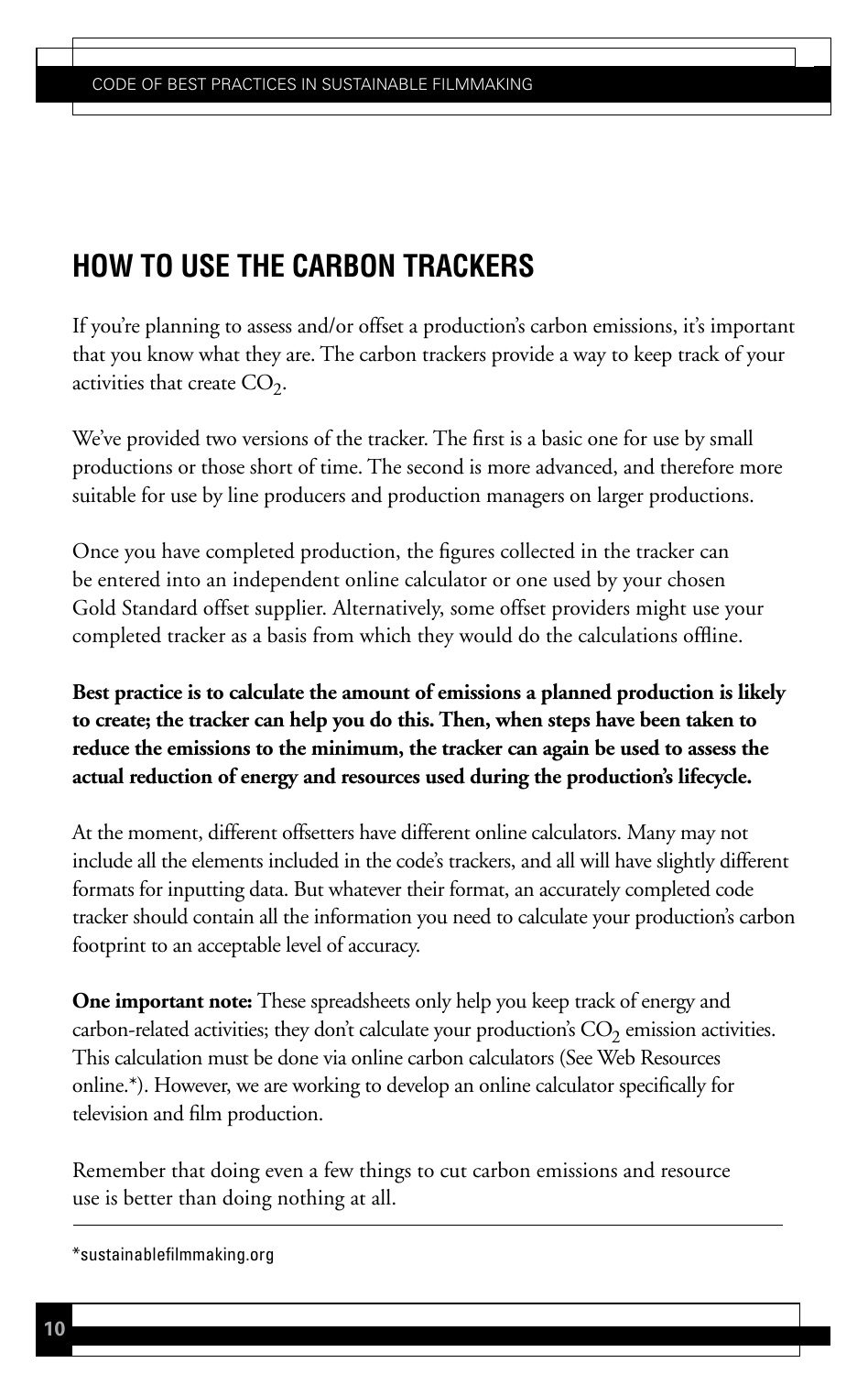**TRAVEL AND TRANSPORT** 

The Basic Carbon Tracker is a spreadsheet for recording energy and resource use by small productions. A small sample is below.

The Advanced Carbon Tracker is a spreadsheet for more accurate recording of energy and resource use, suitable for larger or more complex productions.

**PRODUCTION: (Insert production name)**

Please fill in details for **all** travel and transport used during all phases of the production.

The spreadsheet allows you to insert additional rows in the colored areas if you need them - but if you do add rows, you will need to check that any formulae and totals are working correctly.

Please show whether you're working in miles or kilometers  $\Box$  Miles  $\Box$  Kilometers

### **GROUND TRANSPORT**

Cars **Including daily commuting** 

Vehicle size: Small = up to 1400cc / Medium = 1400cc to 2000cc / Large = over 2000cc

in Ibs or kgs  $\Box$  Lbs  $\Box$  Kg

| From                                                                                                 | To | No of<br>passengers | Daily miles/km | No of days | Total miles/km | S/M/L vehicle | Petrol / Diesel / Hybrid |
|------------------------------------------------------------------------------------------------------|----|---------------------|----------------|------------|----------------|---------------|--------------------------|
|                                                                                                      |    |                     |                |            |                |               |                          |
|                                                                                                      |    |                     |                |            |                |               |                          |
|                                                                                                      |    |                     |                |            |                |               |                          |
|                                                                                                      |    |                     |                |            |                |               |                          |
|                                                                                                      |    |                     |                |            |                |               |                          |
|                                                                                                      |    |                     |                |            |                |               |                          |
|                                                                                                      |    |                     |                |            |                |               |                          |
|                                                                                                      |    |                     |                |            |                |               |                          |
|                                                                                                      |    |                     |                |            |                |               |                          |
| including daily commuting, e.g., bus, train, motorcycle, scooter, bicycle,<br><b>Other transport</b> |    |                     |                |            |                |               |                          |
| ferry, skidoo, quadbike                                                                              |    |                     |                |            |                |               |                          |
|                                                                                                      |    |                     |                |            |                |               |                          |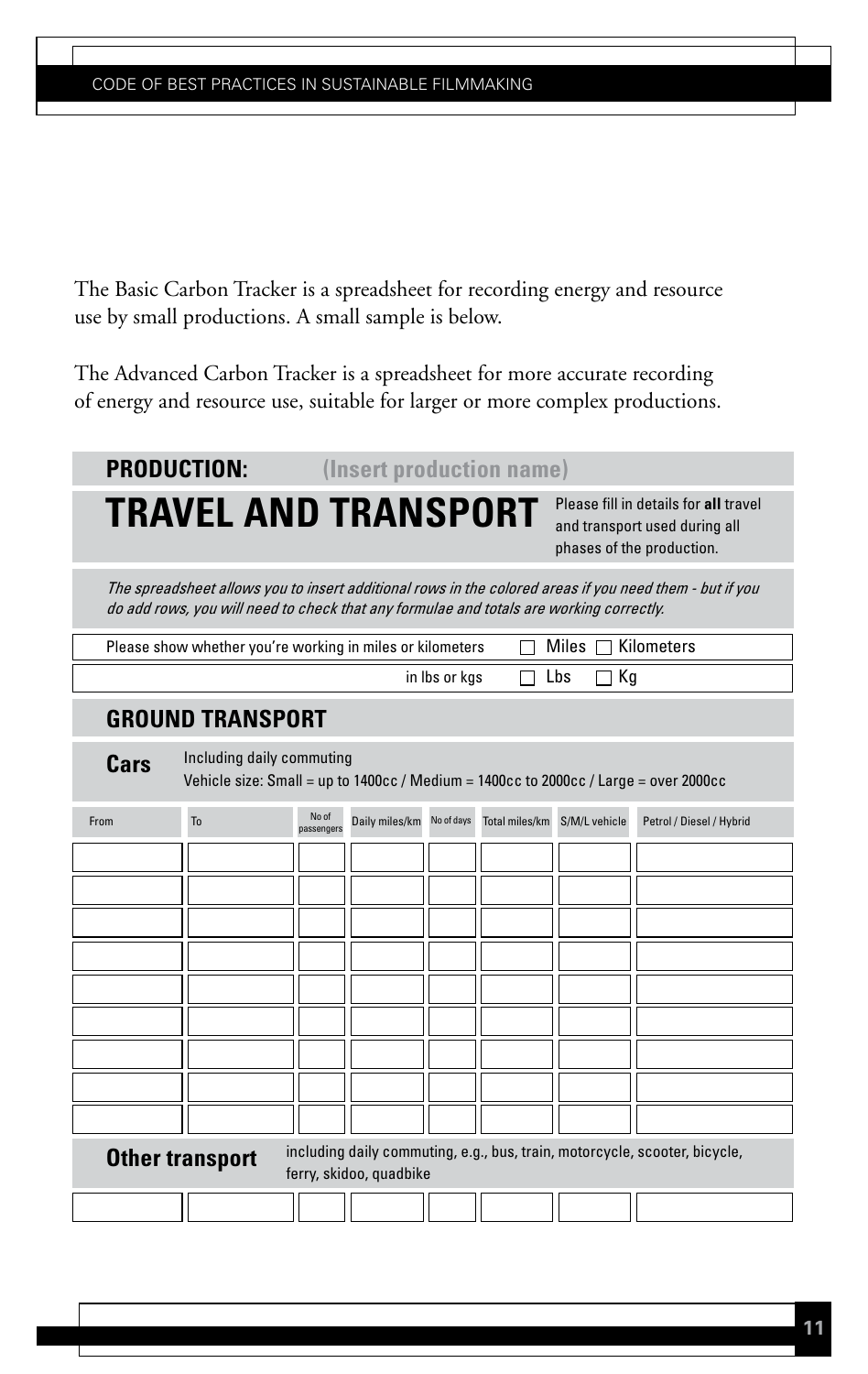### **WEB RESOURCES, INCLUDING CARBON CALCULATORS AND OFFSETTERS.**

The list of Web sites provided on our Web site is not all-inclusive. Inclusion or exclusion does not mean that the Center for Social Media, the Center for Environmental Filmmaking, or Filmmakers for Conservation is endorsing or not endorsing a particular company or organization.

**Comments? Questions?** Please contact us online at sustainablefilmmaking.org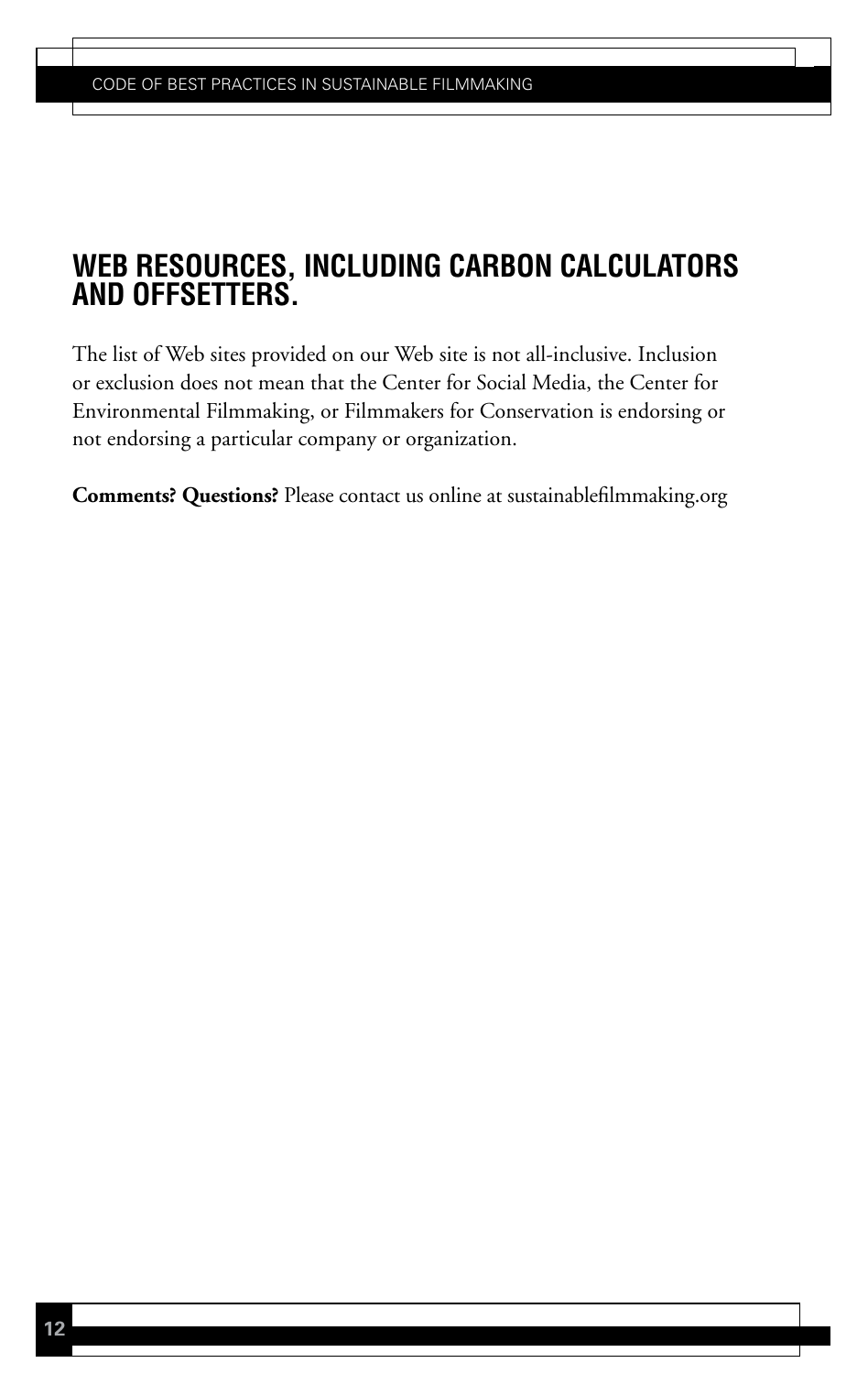#### **FUNDERS**

Funded by the Ford Foundation and supported by WWF–UK. Additional funding from the Center for Environmental Filmmaking at American University.

#### **AUTHORS**

Larry Engel is a documentary filmmaker with more than 30 years of experience that spans all seven continents. He is also a professor at American University's School of Communication in Washington, D.C.

Andrew Buchanan lives in Somerset, England, and has over 30 years of production experience across drama, film and documentary. He now specializes in popular wildlife and conservation programs for broadcast worldwide.

#### **SCIENTIFIC REVIEW BOARD**

| Paul Barton                          | Krystal Rypien, PhD                     |
|--------------------------------------|-----------------------------------------|
| Director of the Office of            | Scripps Institution of Oceanography     |
| Environmental Sustainability         | Marine Biology Research Division        |
| Monash University                    | La Jolla, California                    |
| Melbourne, Australia                 |                                         |
|                                      | Jessica Santangelo, PhD                 |
| Jack Cunningham, MSc                 | Director, Gladie Cultural-Environmental |
| Head of Corporate Responsibility     | Learning Center                         |
| and Environment                      | <b>Cumberland Ranger District</b>       |
| <b>ITV</b>                           | U.S. Forest Service                     |
| London, England                      | Stanton, Kentucky                       |
| Kiho Kim, PhD                        | Jennifer Witherspoon and Andy Wurner    |
| Chair, Department of                 | <b>Environmental Defense Fund</b>       |
| <b>Environmental Science</b>         | New York, New York                      |
| American University, Washington D.C. |                                         |
|                                      |                                         |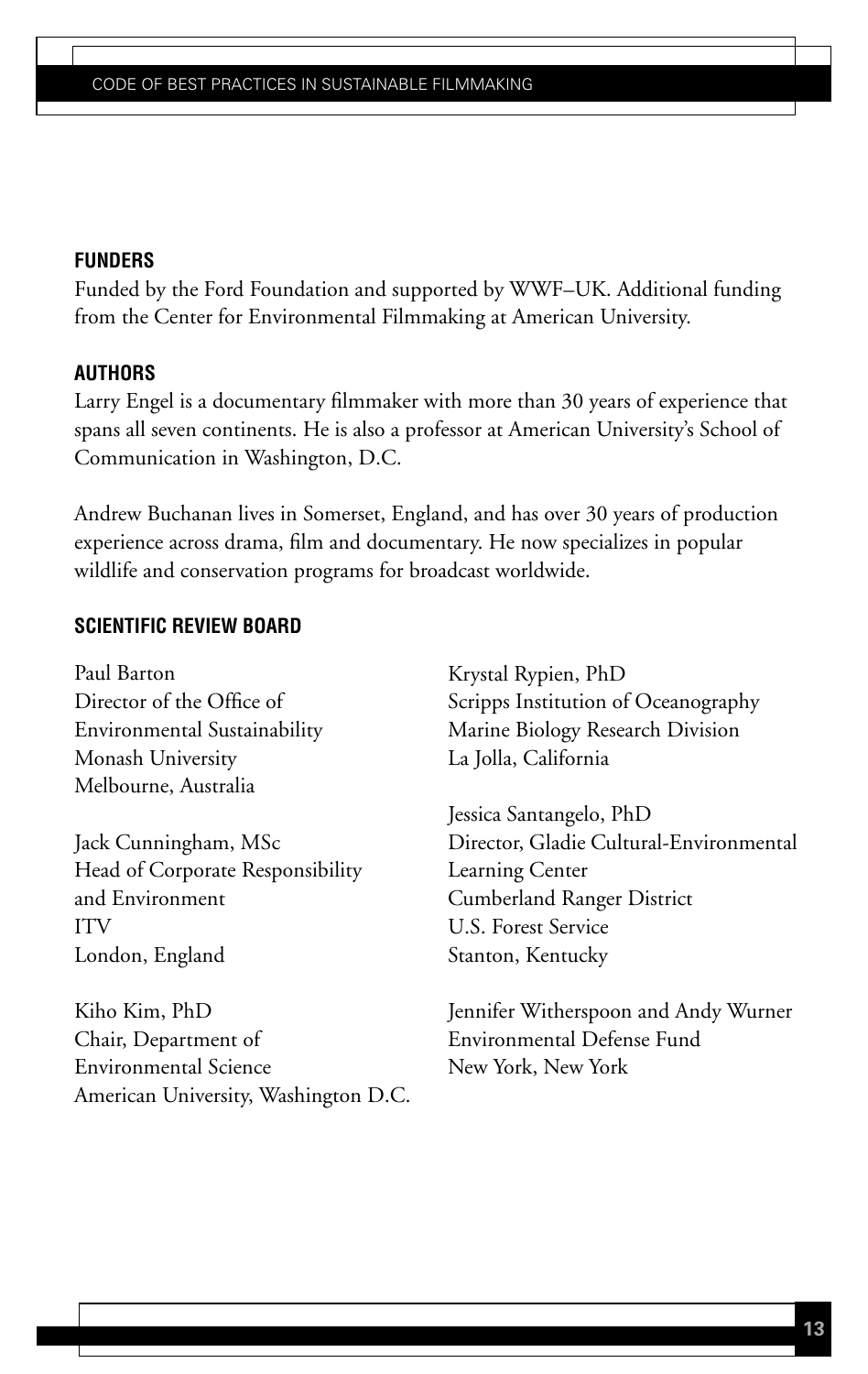#### **PRODUCING ORGANIZATIONS**

**The Center for Social Media**, led by Professor Patricia Aufderheide, showcases and analyzes media for social justice, civil society, and democracy, and the public environment that nurtures them. The center is a project of the School of Communication, led by Dean Larry Kirkman, at American University in Washington, D.C.

**Filmmakers for Conservation**, led by co-presidents Joe Yaggi and Tanya Petersen, is a membership-based not-for-profit that brings together a global community of people who work in or have an association with the film and television industries. FFC works to use the power of film and television to help conserve the natural world.

**The Center for Environmental Filmmaking**, led by Professor Chris Palmer, was founded on the belief that environmental and wildlife films are vitally important educational and political tools in the struggle to protect the environment. The center is a project of the School of Communication, led by Dean Larry Kirkman, at American University in Washington, D.C.

Feel free to reproduce this document in its entirety. To excerpt, employ fair use.

Throughout the writing of this code, we worked to minimize the energy and resources used. The writing and research were done almost exclusively without paper, and travel was almost eliminated through use of VOIP telephones, e-mail and filesharing. Since print copies have been held to a minimum, we hope that you will circulate this code electronically.

The  $CO<sub>2</sub>$  emissions created in the research, writing, and production of this code have been offset to Gold Standard. For full details, see sustainablefilmmaking.org.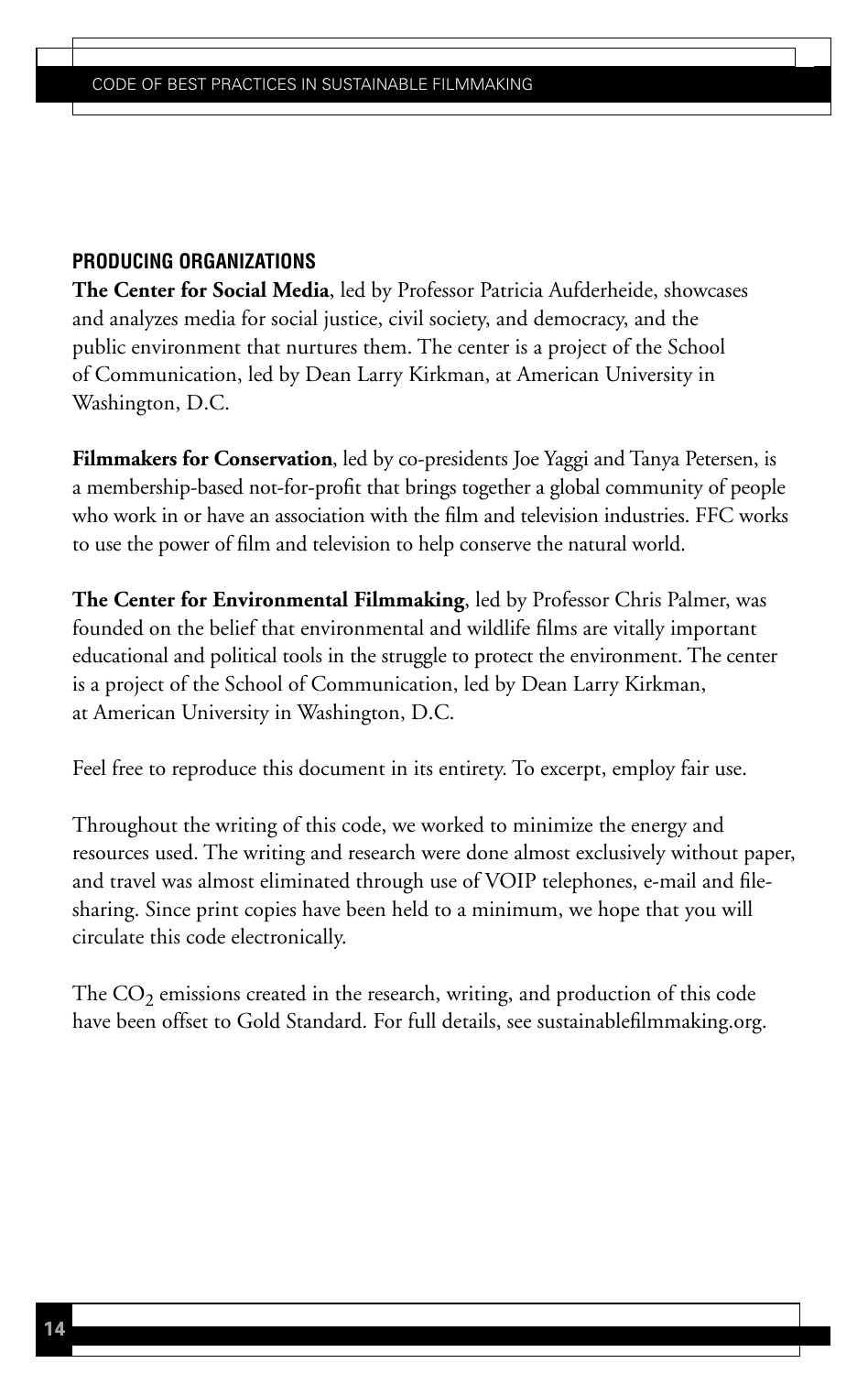τ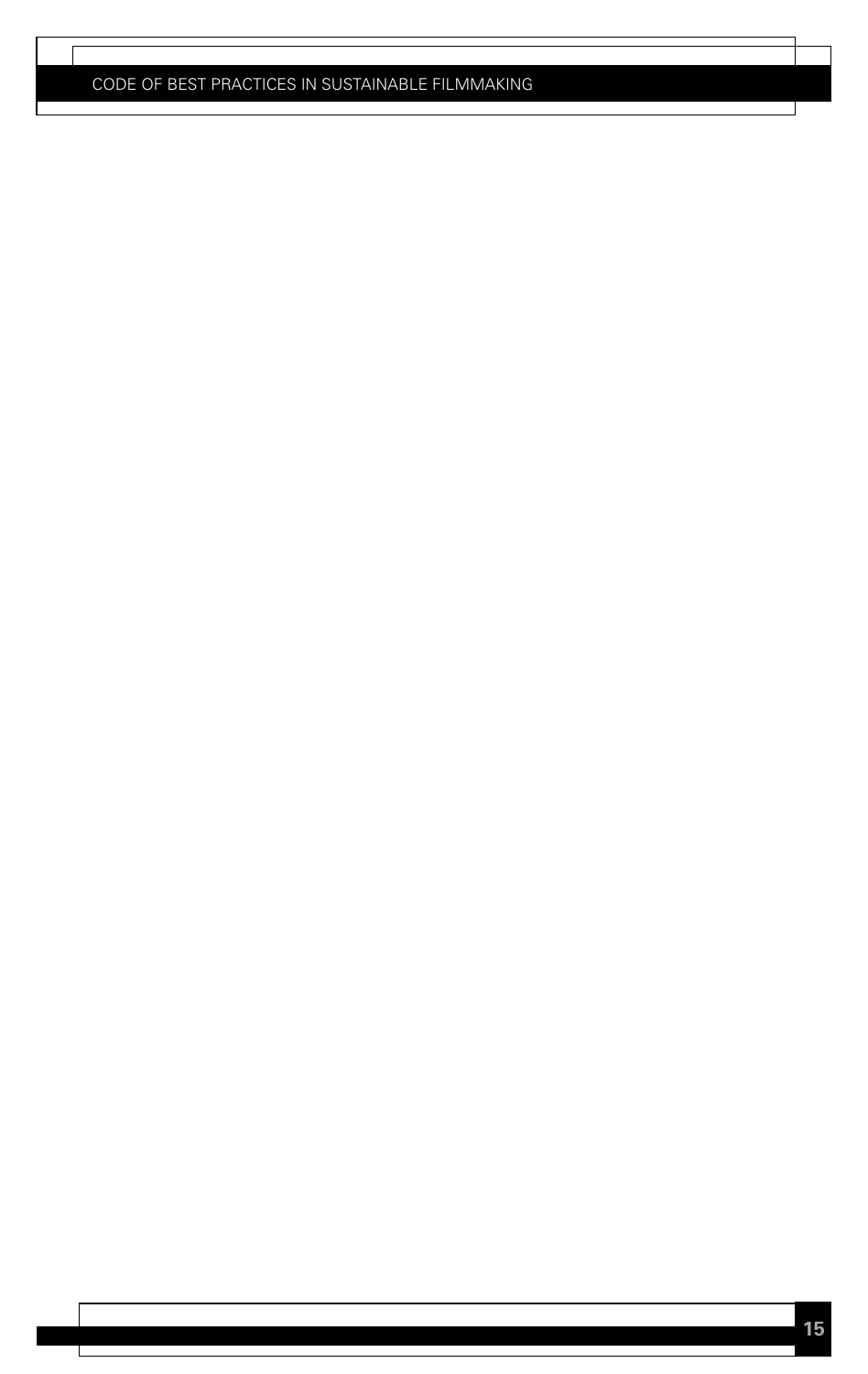

┓

An equal opportunity, affirmative action university. UP 09-422